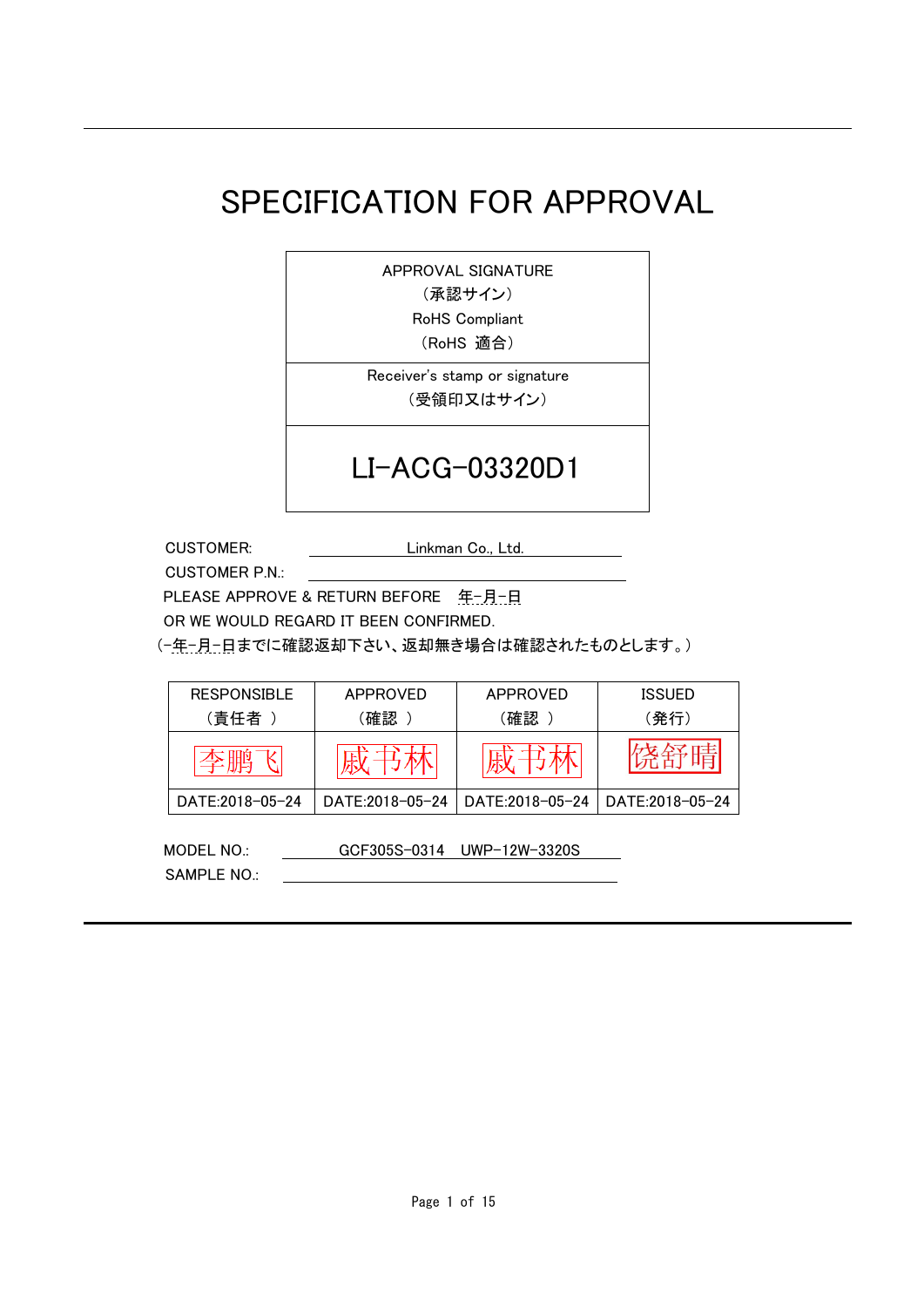#### 1.SCOPE/概要

The document details the electrical, mechanical and environmental specifications of a SMPS, the power supply provide 6.6W continuous output power.

この資料は AC アダプターの電気的・構造的及び環境仕様の詳細を記載しております。

この AC アダプターは 6.6W 連続出力を供給が可能です。

The power supply shall meet the RoHS requirement.

この AC アダプターは RoHS 指令に適合しております。

1.1. Description/解説

□SMPS Adaptor(Wall mount/Side)/ウォールマウント 側面タイプ ■SMPS Adaptor(Wall mount/Ahead)/ ウォールマウント 直方向タイプ □SMPS Adaptor(Wall mount /Bottom)/ ウォールマウント 底面タイプ □SMPS Adaptor(Desk TOP)/インレットタイプ □Open Frame/オープンフレームタイプ □Others/その他

#### 2.INPUT CHARACTERISTICS/入力特性

2.1. Input Voltage & Frequency/入力電圧と周波数

The range of input voltage is from AC90V to AC264V single phase.

入力電圧範囲 : AC90V-AC264V、単相

|                       | Minimum/最小         | Nominal <i>/</i> 定格 | Maximum/最大 |
|-----------------------|--------------------|---------------------|------------|
| Input Voltage/入力電圧    | AC <sub>90</sub> V | AC100V-AC240V       | AC264V     |
| Input Frequency/入力周波数 | 47H <sub>Z</sub>   | $50$ Hz / $60$ Hz   | 63Hz       |

2.2. Input AC Current/ AC 入力電流 0.2A max. AC100V input & Full Load/AC100V 入力、全負荷にて最大 0.2A

2.3. Inrush Current(Cold Start)/突入電流(コールドスタート) 30A max. AC100V input/AC100V 入力で最大 30A

- 2.4 Efficiency(Normal)/効率(定格入力) ≥75.7%.AC115V/60Hz-AC230V/50Hz (25%,50%,75%,100% Load) Average efficiency &平均效率
- 2.5 Energy Consumption/待機電力 Up to0.1W,AC100V input/AC100V 入力時の待機電力は 0.1W 以下

#### 3.OUTPUT CHARATERISTICS/出力特性

#### 3.1. Static Output Characteristics<Vo & R +N>/静的出力特性

| Output/出力 | Rated Load/定格負荷 |           | Output Range     | R+N        | Remark |
|-----------|-----------------|-----------|------------------|------------|--------|
| Rail      | Min. Load       | Max. Load | 出力電圧範囲           | リップルノイズ    | 備考     |
| $+3.3V$   | 0.0A            | 2Α        | $3.135 - 3.465V$ | $150mVp-p$ |        |

Ripple & Noise: Measurement is done by 20MHz bandwidth oscilloscope and the output paralleled a 0.1uF ceramic capacitor and a 10uF electrolysis capacitor. (Test under the condition of rated input and rated output)

リップルノイズ: 20MHz のオシロスコープ、測定端に 0.1uF セラミックコンデンサと 10uF 電解コンデンサを並列 接続して測定する(定格入出力条件で測定)。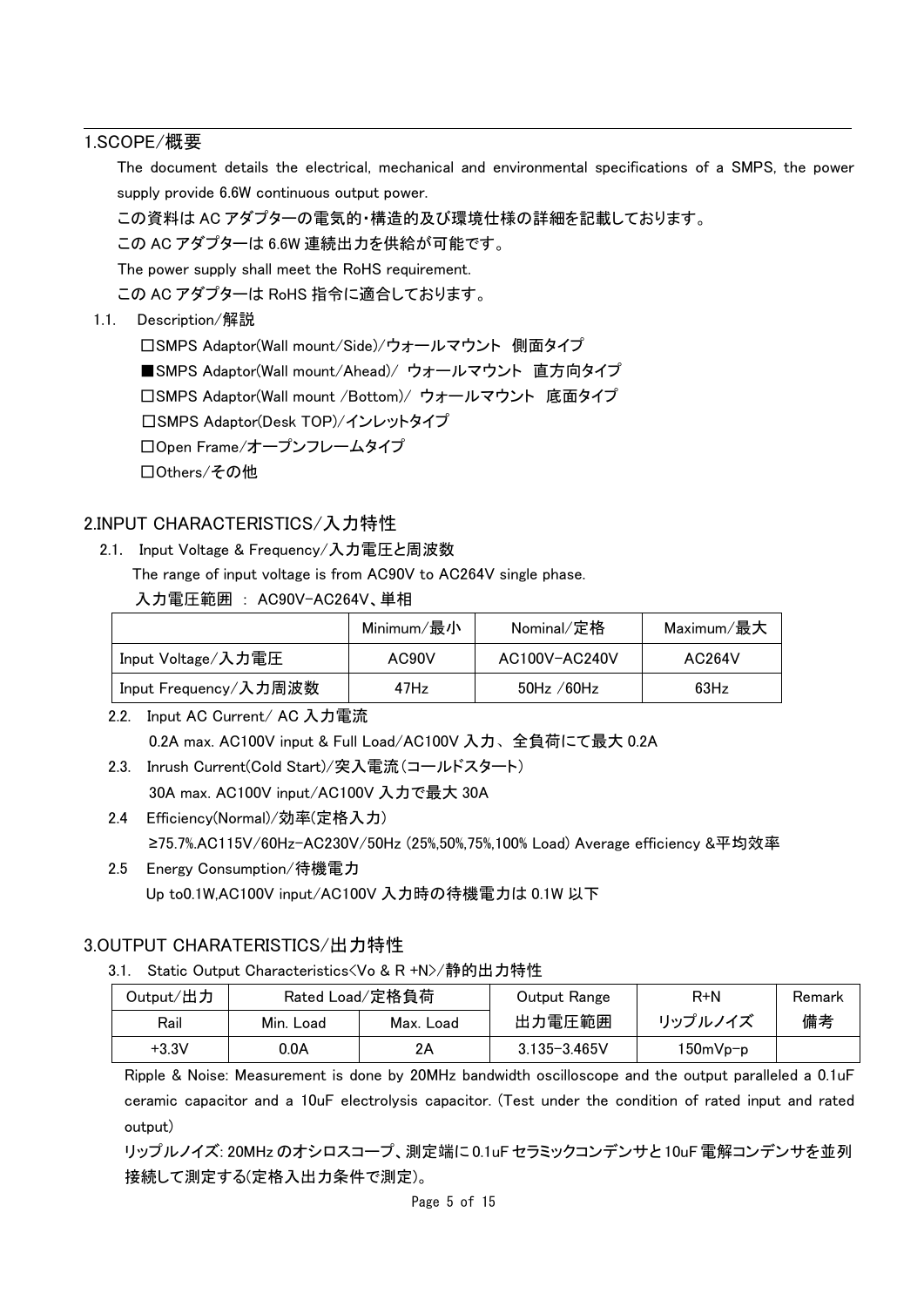|      | Output/出力                          | Load Condition/負荷条件                               |           | Line Regulation                                                                        | Load Regulation                                                                                         | Remark |
|------|------------------------------------|---------------------------------------------------|-----------|----------------------------------------------------------------------------------------|---------------------------------------------------------------------------------------------------------|--------|
|      | Rail                               | Min. Load                                         | Max. Load | 入力変動率                                                                                  | 負荷変動率                                                                                                   | 備考     |
|      | $+3.3V$                            | 0.0A                                              | 2A        | ±1%                                                                                    | ±5%                                                                                                     |        |
| 3.3. |                                    | Turn- on Delay Time/立上り遅延時間                       |           |                                                                                        |                                                                                                         |        |
|      |                                    |                                                   |           | 3S max. AC100V input turn & Full load/AC100V 入力、全負荷最大 3 秒                              |                                                                                                         |        |
| 3.4. |                                    | Hold-up Time/保持時間                                 |           |                                                                                        |                                                                                                         |        |
|      |                                    |                                                   |           |                                                                                        | 10mS min. Full load AC100V/60Hz input turn off at worst case/最悪条件での全負荷時 AC100V/60Hz                     |        |
|      |                                    | 入力断で最小 10 ミリ秒                                     |           |                                                                                        |                                                                                                         |        |
| 3.5. |                                    | Rise Time/立上り時間                                   |           |                                                                                        |                                                                                                         |        |
|      |                                    | 50mS max. Rated load/定格負荷で最大 50 ミリ秒               |           |                                                                                        |                                                                                                         |        |
| 3.6. |                                    | Output Overshoot/出力オーバーシュート                       |           |                                                                                        |                                                                                                         |        |
|      |                                    |                                                   |           | 10% max. When the power on or off, when it is the full input voltage and full load     |                                                                                                         |        |
|      |                                    | 全負荷、最大電圧入力時の電源 ON/OFF で最大 10%                     |           |                                                                                        |                                                                                                         |        |
| 3.7. |                                    | Output Load Transient Response/負荷応答               |           |                                                                                        |                                                                                                         |        |
|      |                                    |                                                   |           |                                                                                        | Output voltage within 2.97-3.63V for load step from 20% to 80%, R/S: 0.5A/us, frequency: 100Hz duration |        |
|      | and 8mS at 80%.                    |                                                   |           |                                                                                        |                                                                                                         |        |
|      |                                    |                                                   |           |                                                                                        | 20%-80%の負荷急変 R/S:0.5A/ us、周波数:100Hz、80%で 8mS の間、出力電圧は 2.97-3.63V 以内                                     |        |
|      |                                    | 4.PROTECTION REQUIREMENTS/保護要求                    |           |                                                                                        |                                                                                                         |        |
| 4.1. |                                    | Over Current Protection/過電流保護                     |           |                                                                                        |                                                                                                         |        |
|      |                                    | OCP Point Limited:2.1-4A/過電流保護: 2.1-4A            |           |                                                                                        |                                                                                                         |        |
|      |                                    |                                                   |           | The output shall hiccup when the over current applied to the output rail, and shall be |                                                                                                         |        |
|      |                                    | self-recovery when the fault condition is removed |           |                                                                                        |                                                                                                         |        |
|      |                                    | 過電流で出力は低下、過電流解除で出力は自動復帰する。                        |           |                                                                                        |                                                                                                         |        |
| 4.2. |                                    | Short Circuit Protection/短絡保護                     |           |                                                                                        |                                                                                                         |        |
|      |                                    |                                                   |           |                                                                                        | The input power shall decrease when the output rail is short; the power supply shall not be damaged,    |        |
|      |                                    |                                                   |           | and shall be self-recovery when the fault condition is removed                         |                                                                                                         |        |
|      |                                    |                                                   |           | 出力短絡時、入力電力が低下、故障無きこと。短絡解除で出力は自動復帰する。                                                   |                                                                                                         |        |
| 4.3. |                                    | Over Voltage Protection/過電圧保護                     |           |                                                                                        |                                                                                                         |        |
|      |                                    |                                                   |           |                                                                                        | The power supply shall be self-protect when the output voltage is over rated. So the power              |        |
|      |                                    | supply shall not be damaged                       |           |                                                                                        |                                                                                                         |        |
|      |                                    | 出力過電圧で自己保護動作し、故障無きこと。                             |           |                                                                                        |                                                                                                         |        |
|      |                                    | 5.ENVIRONMENT REQUIREMENTS/環境要求                   |           |                                                                                        |                                                                                                         |        |
| 5.1. |                                    |                                                   |           | Operation Temperature and Relative Humidity/動作温度及び相対湿度                                 |                                                                                                         |        |
|      | $0^{\circ}$ C to +40 $^{\circ}$ C  |                                                   |           |                                                                                        |                                                                                                         |        |
|      | 10%RH to 90%RH                     |                                                   |           |                                                                                        |                                                                                                         |        |
| 5.2. | $-20^{\circ}$ C to $+80^{\circ}$ C |                                                   |           | Storage Temperature and Relative Humidity/保存温度及び相対湿度                                   |                                                                                                         |        |
|      |                                    |                                                   |           |                                                                                        | 5% RH to 95% RH non-condensing @ Sea level shall be low 10,000feet/海抜 10,000feet 以下で結露なき                |        |
|      | こと。                                |                                                   |           |                                                                                        |                                                                                                         |        |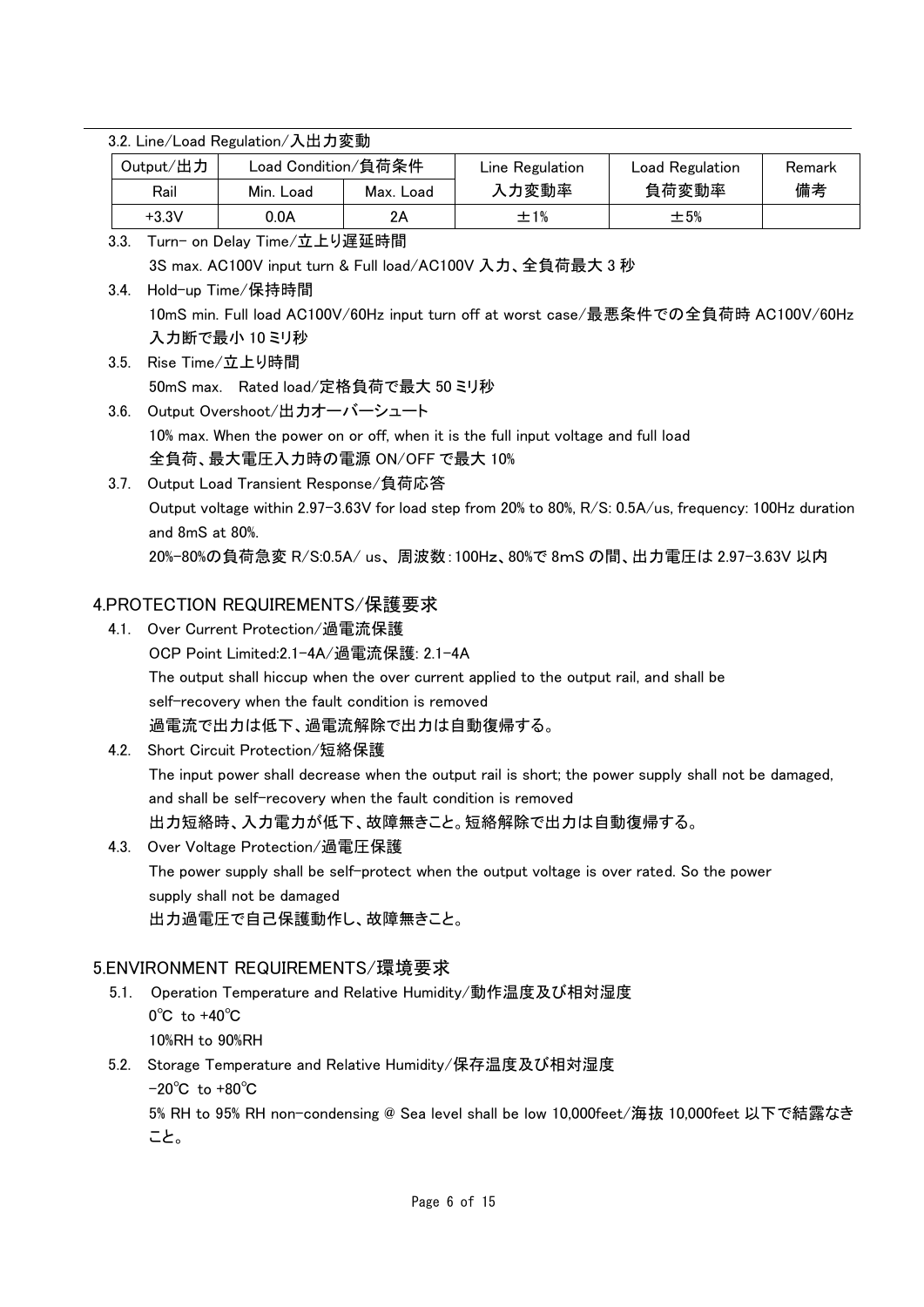|      | 5.3. Vibration/振動                                                                       |
|------|-----------------------------------------------------------------------------------------|
|      | 10 to 300Hz sweep at a constant acceleration of 1.0G (Breadth: 3.5mm) for 1 Hour for    |
|      | each of the perpendicular axes X, Y, Z                                                  |
|      | 非動作時、掃引 10 to 300Hz,加速度 1.0G(振幅:3.5mm), X, Y, Z 各方向 1 時間                                |
| 5.4. | Drop In/落下                                                                              |
|      | Height: 0.75m, the product should be fallen off on the hardwood with the thickness of   |
|      | 30mm, and the hardwood should be put on the base of the cement or on the ground without |
|      | flexibility. Apply one times on each surface.                                           |
|      | 高さ0.75M から 厚さ30mm の固い木板に落下する。 木板はコンクリート又は固い床に置き、                                        |
|      | 各面各1回実施する                                                                               |
|      |                                                                                         |
|      | 6.RELIABILITY REQUIREMENTS/信頼性要求                                                        |
|      | 6.1. Burn-in/エージング                                                                      |

The power supply shall be burn-in for 2 hours under normal input and 100%rated load at 30°C  $\pm$ 10°C 30℃±10℃の環境、定格入力 100%負荷にて 2 時間エージングを行います。

6.2. MTBF Qualification/平均故障間隔 The MTBF shall be at least 50,000 hours at 25℃, Full load and nominal input condition 平均故障間隔は 25℃ 定格入出力にて 50,000 時間以上。

#### 7.EMI/EMS STANDARDS/ EMI/EMS 規格

7.1. EMI Standards/EMI 規格

J55022(H22)

#### 7.2. EMS Standards/EMS 規格

7-2-1 EN 61000-4-2, electrostatic discharge(ESD) requirement/静電気ノイズ要件

| Discharge characteristic/放電特性 | Test level/試験レベル | Test criteria/試験基準 |
|-------------------------------|------------------|--------------------|
| Air discharge/気中放電            | $+/-8$ KV        |                    |
| Contact discharge/接触放電        | $+/-4$ KV        | В                  |

7-2-2 EN 61000-4-3, radiated electromagnetic field susceptibility(rs)/放射電磁界強度

| Test level/試験レベル                 | Test criteria/試験基準 |  |
|----------------------------------|--------------------|--|
| $3V/m$ (r.m.s)                   |                    |  |
| 80-1000MHz, 80%AM(1KHz)sine-wave |                    |  |

7-2-3 EN 61000-4-4, electric fast transients (burst) immunity requirement/電気的ファストトランスジエン ト・バースト耐性要件

| Coupling/試験箇所 | Test level/試験レベル | Test criteria/試験基準 |
|---------------|------------------|--------------------|
| AC-input/交流入力 | $0.5$ KV         |                    |
| AC-input/交流入力 | 1KV              |                    |

7-2-4 EN 61000-4-5, surge capability requirement/耐サージ要件

| Surge voltage /サージ電圧        | Test Criteria/試験基準 |
|-----------------------------|--------------------|
| Differential mode $+/-1$ KV |                    |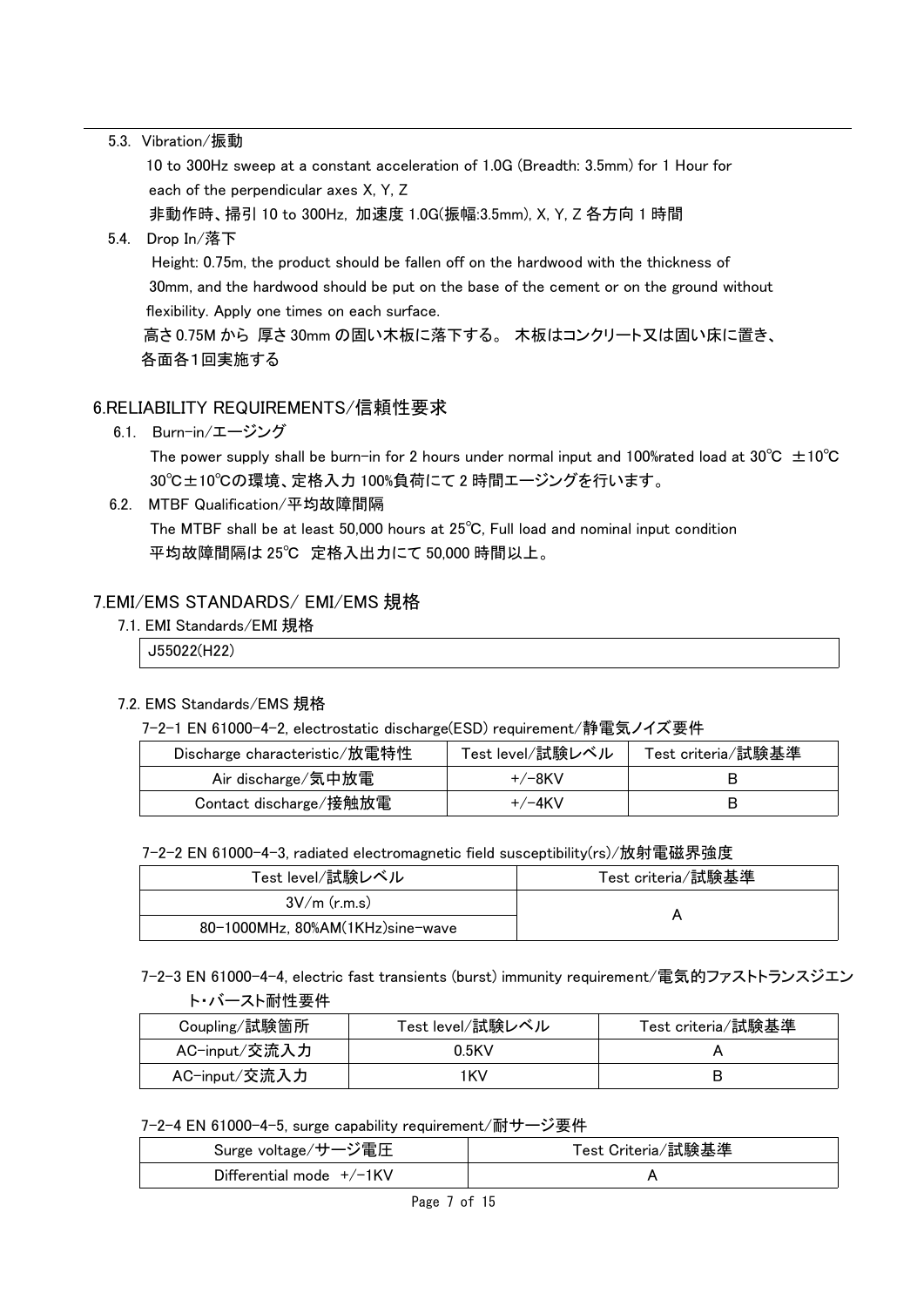#### 7-2-5 EN 61000-4-6, Induced radio frequency fields conducted disturbances immunity requirement/無線 周波電磁界伝導耐性要件

| Test level/試験条件         | Test Criteria/試験基準 |
|-------------------------|--------------------|
| 3V                      |                    |
| 0.15-80MHz, 80%AM(1KHz) |                    |

#### 7-2-6 Assessment Criteria /評価基準

| Acceptance Criteria | Performance                                                          |
|---------------------|----------------------------------------------------------------------|
| 受入基準                | 性能                                                                   |
|                     | Agreed operational behavior within the specified limits              |
| A                   | 仕様書規定範囲内動作                                                           |
|                     | Time limited functional diminishment or malfunction during the tests |
|                     | is permitted. The function Is self-reactivated by the unit following |
| B                   | completion of the tests.                                             |
|                     | 試験中の仕様書範囲外は認められる、試験完了後機能は自己復                                         |
|                     | 帰する。                                                                 |
|                     | Malfunction is permitted. The function can be reactivated either by  |
| C                   | reconnection to the mains or by operator intervention.               |
|                     | 試験時の故障は認められる。                                                        |
|                     | 再入力或いはオペレーターの介在により機能は回復する。                                           |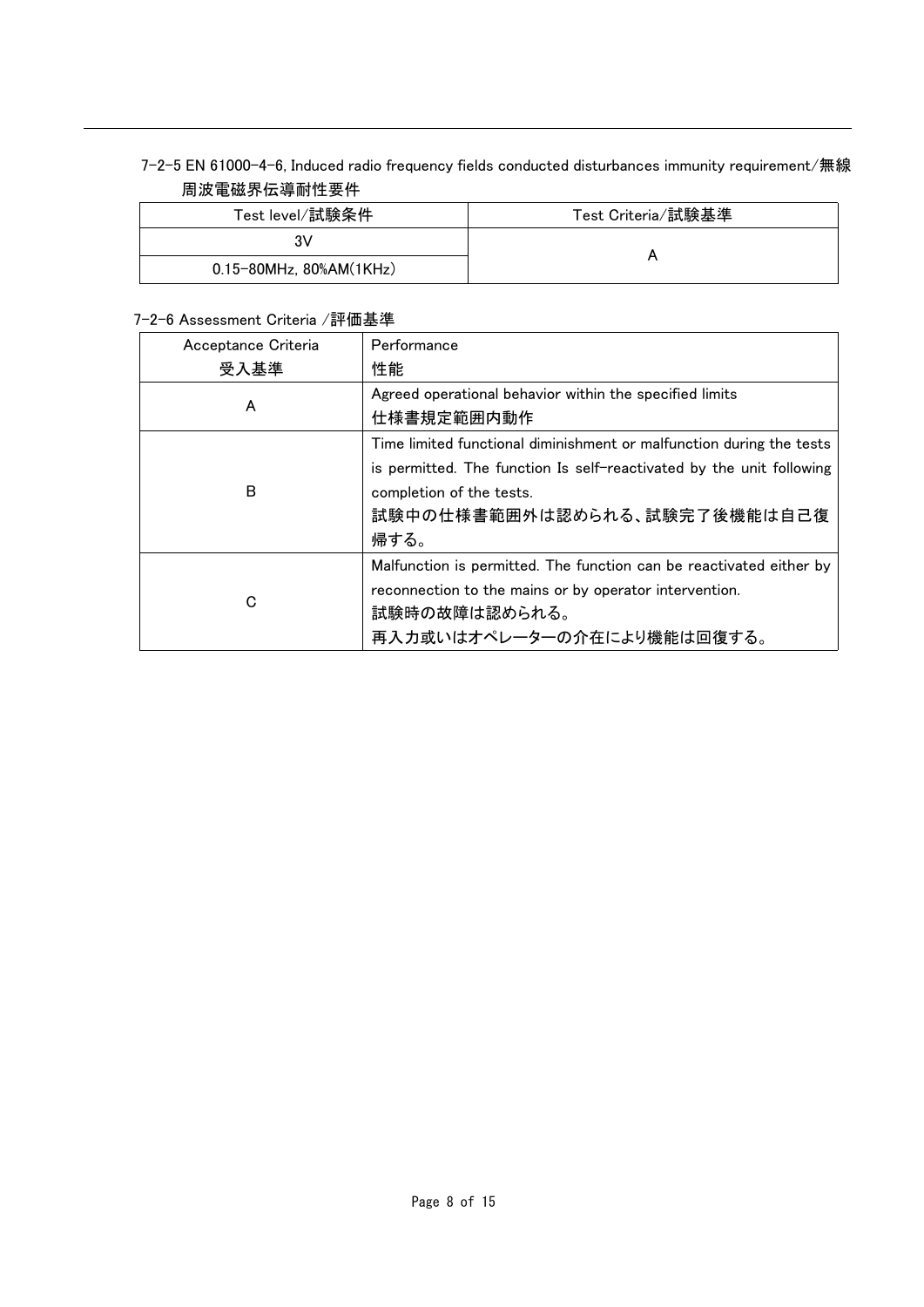#### 8.SAFETY STANDARDS/安全規格

8.1. Dielectric Strength(Hi-pot)/耐電圧

Primary to Secondary: AC3000V /10mA Max /60second (AC3300V/3 second for Mass Production) 1次2次間: AC3000V /最大 10mA / 60 秒(量産では、AC3300V、試験時間: 3 秒)

8.2. Leakage Current/漏れ電流

0.25mA Max. at AC100V / 60Hz/AC100V /60Hz で最大 0.25mA

8.3. Insulation Resistance/絶縁抵抗

100MΩ min. at primary to secondary add DC500V test voltage 1次2次間 DC500V 100MΩ以上

#### 8.4. Regulatory Standards/安全規格

| Type/規格名   | Standard | State/状況      |
|------------|----------|---------------|
| <b>PSE</b> | J60950   | Certification |
|            |          |               |
|            |          |               |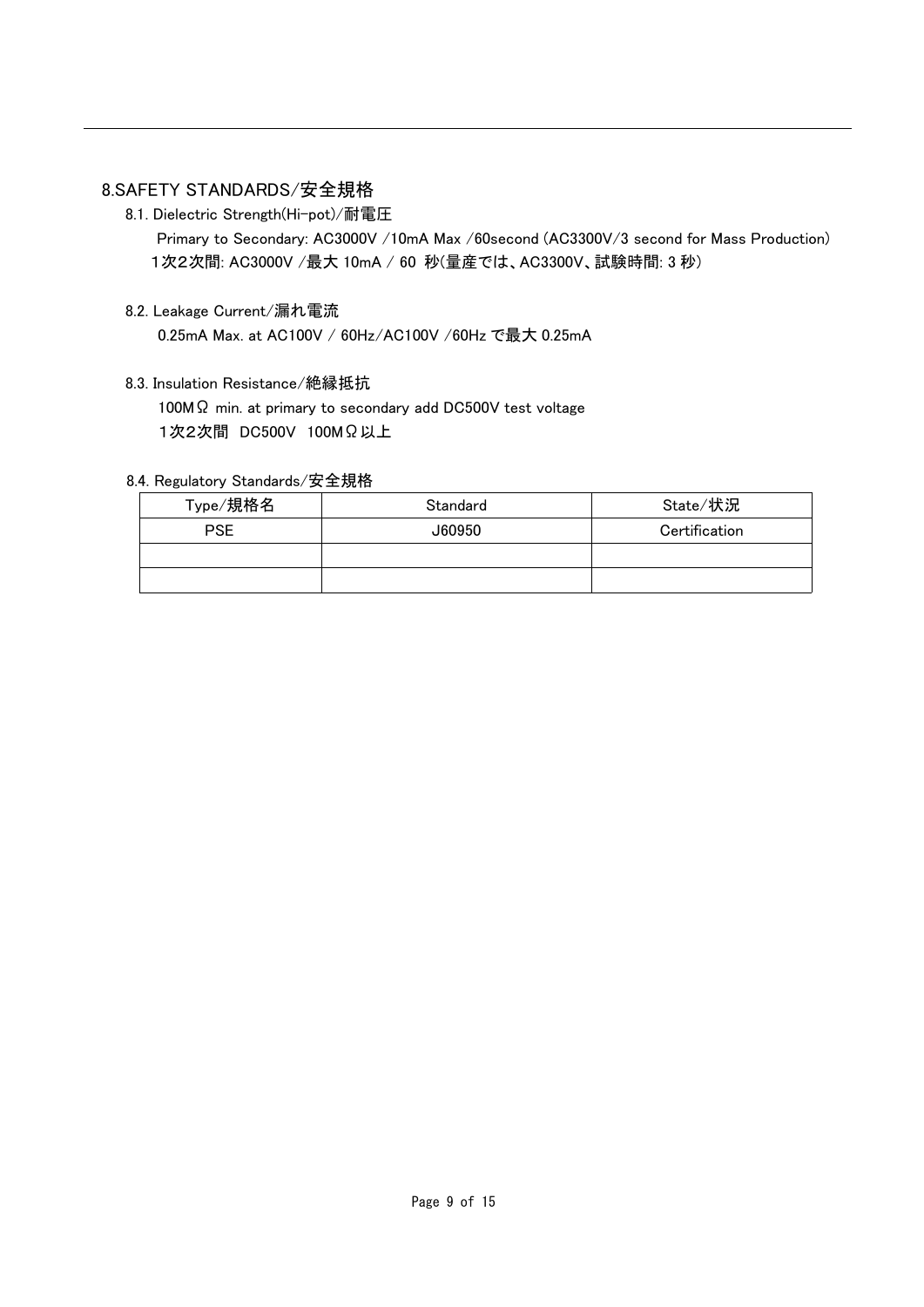## 9. OUTLINE DRAWING/外観図面



単位:mm 未注公差:±0.5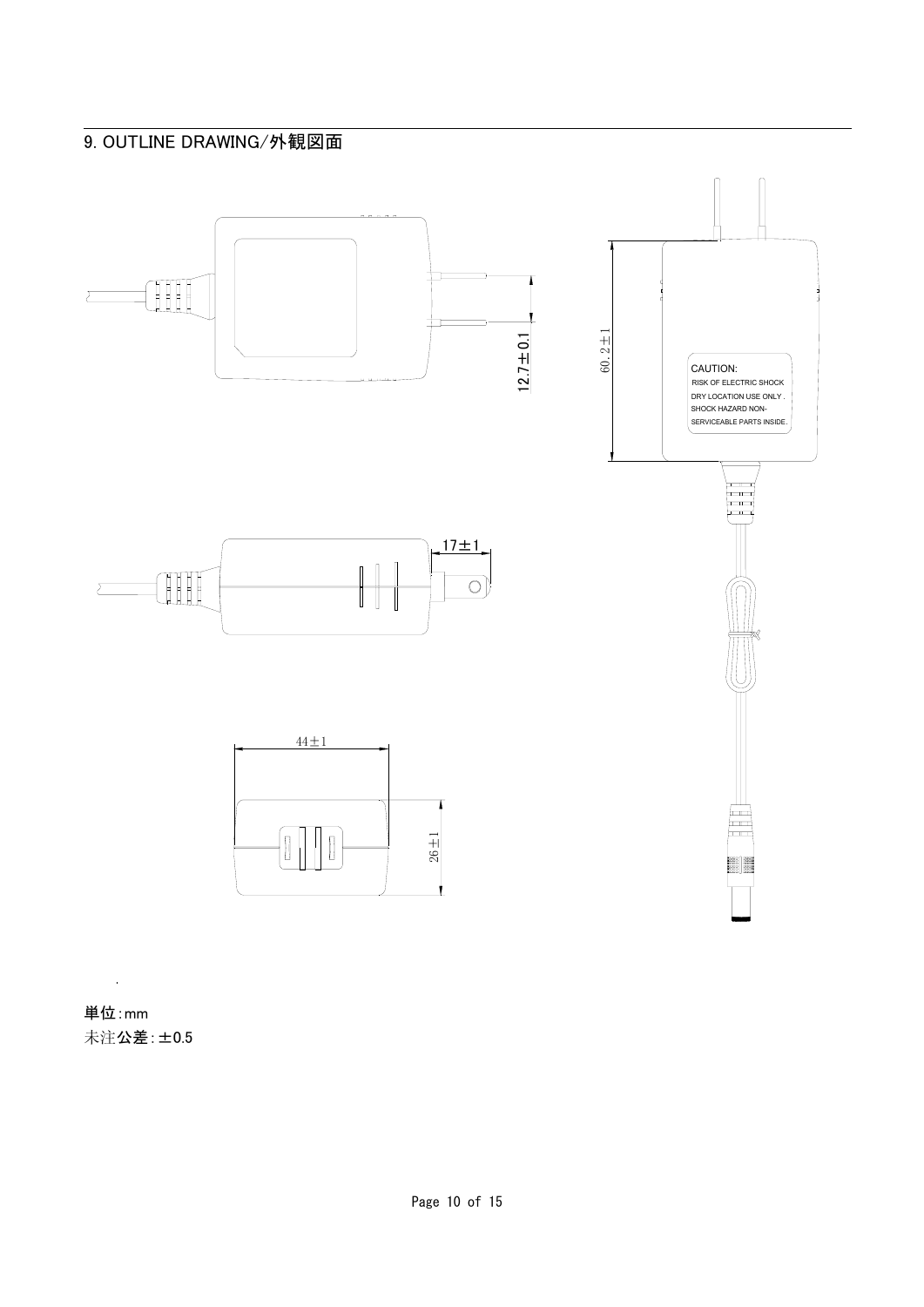### AC PIN (半絶縁 )

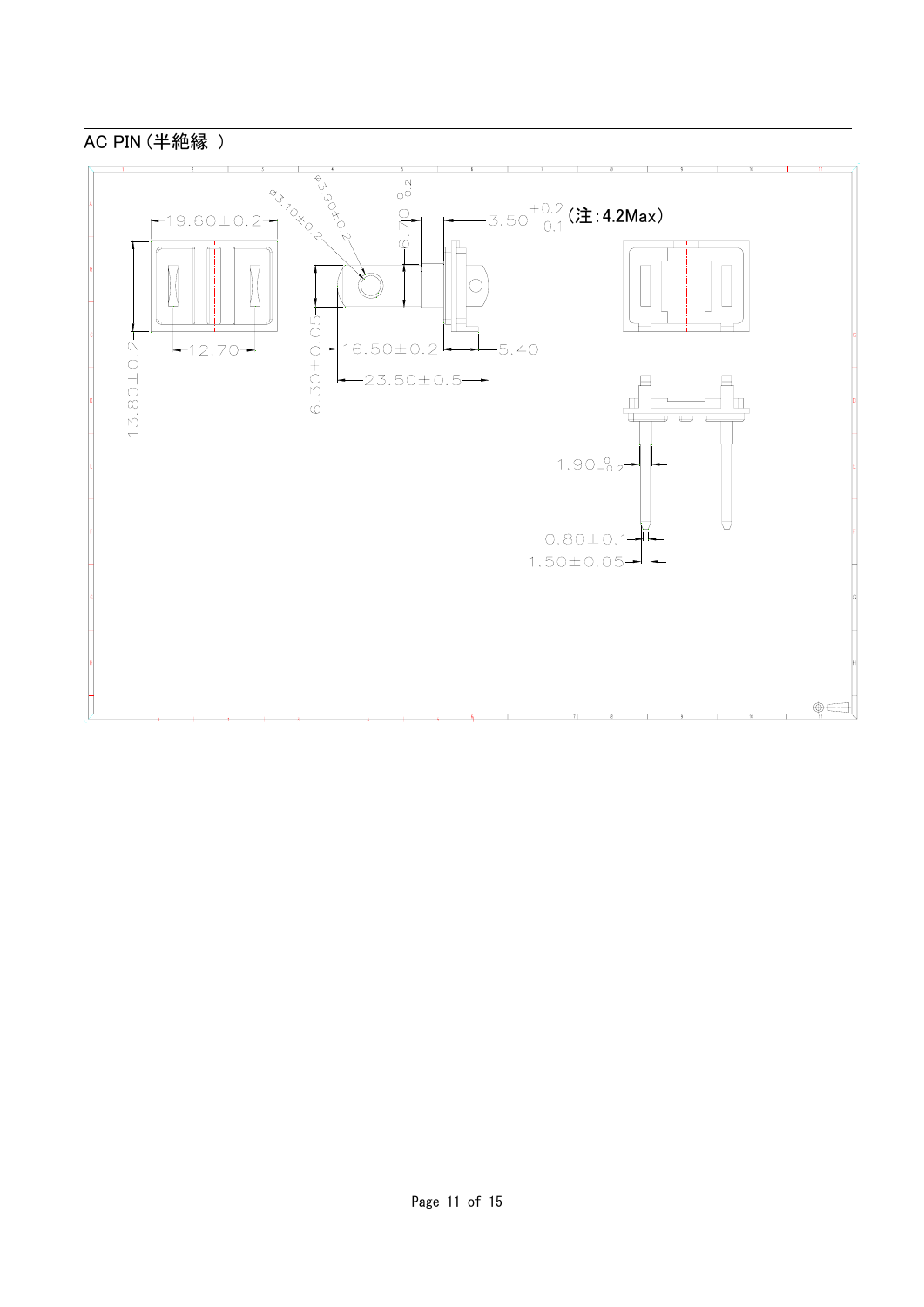



型号: GCF318D GCF318D

型号:

GCF025

| 1.プラグ   | $5.5*2.1*9.5mm$ S       |  |  |
|---------|-------------------------|--|--|
| 2.PLUG  | PVC 50P クロ GCF025       |  |  |
| 3.ブッシュ  | SRGCF318D 80P PVC クロ    |  |  |
| 4.ケーブル  | UL2468 20AWG 50P PVC クロ |  |  |
| 5.結束バンド | PE 芯線有り、リサイクル対応         |  |  |
| 6.極性    | 印字側は銅管に付け、縞側ピンに付け       |  |  |
| 7.料号    | DDC5521C332X10          |  |  |